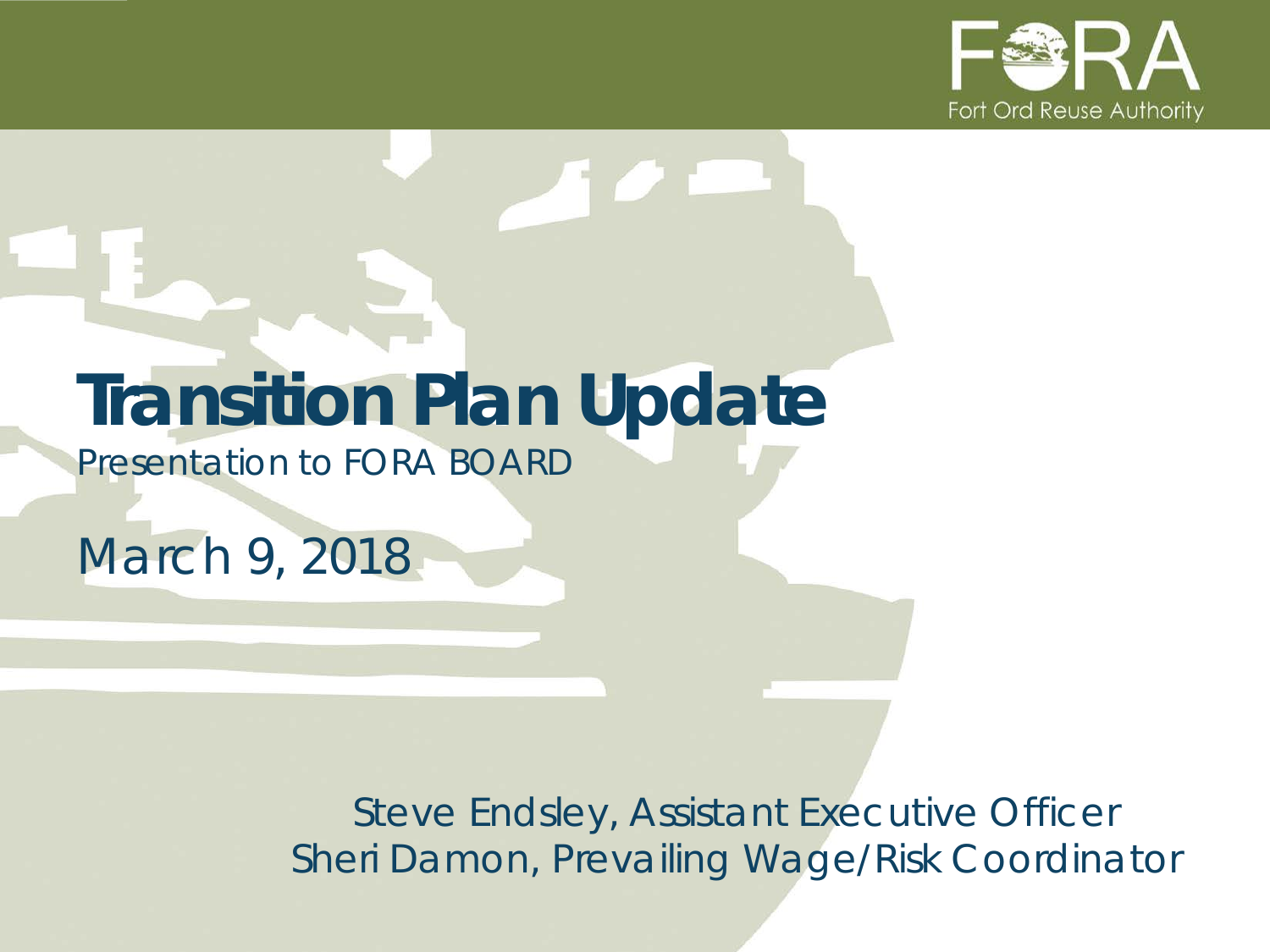### **Overview**

- Transition Ad Hoc Committee
- Transition Update
	- Schedule
	- **Summary Charts** 
		- <sup>o</sup> Transportation
		- <sup>o</sup> Habitat



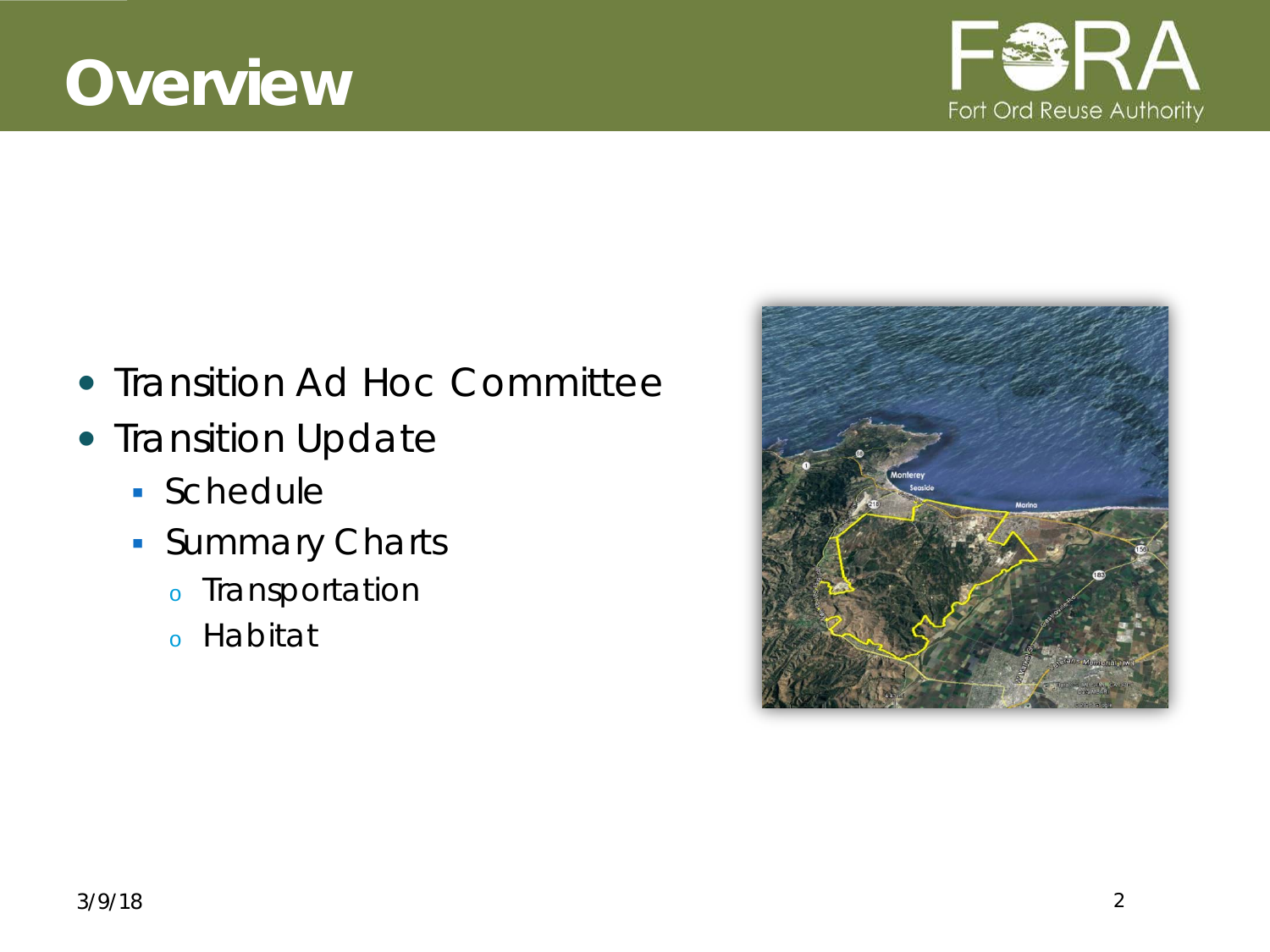

### TAC Meeting on 3/5/18

# Future Meeting(s): March 27, 2018 2:00 p.m. April 13, 2018 2:00 p.m.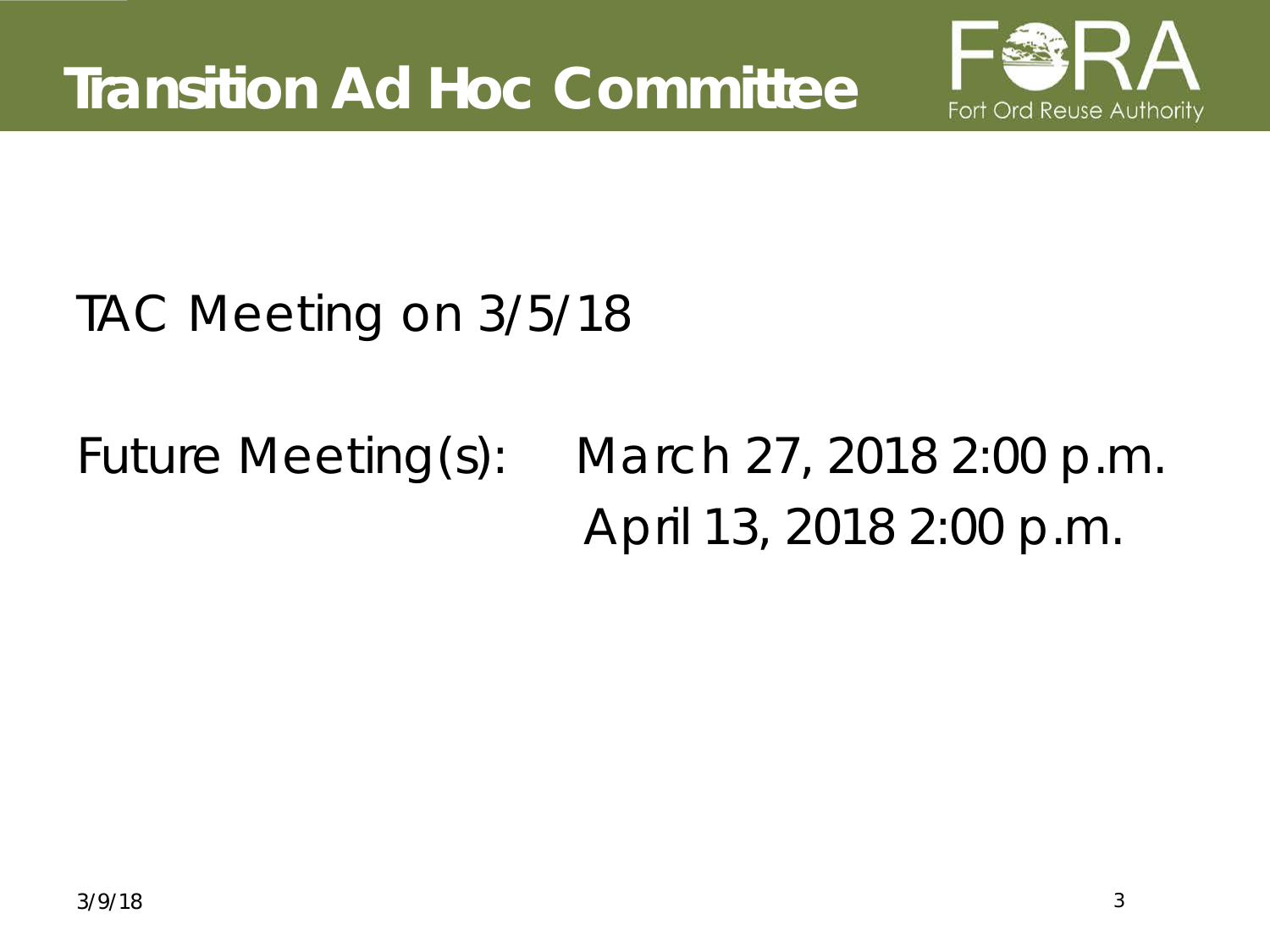

- Transition Plan Summary/Charts (Board)
	- **Subject matter Summaries Group Constrained Annual System** JAN-MARCH
	- **DRAFT FINAL PLAN TO BOARD AUGUST-SEPT.**
	- Meet w/ Transition Ad Hoc Committee FEBRUARY-JUNE
	- Side by Side Comparison to Board TUNE-JULY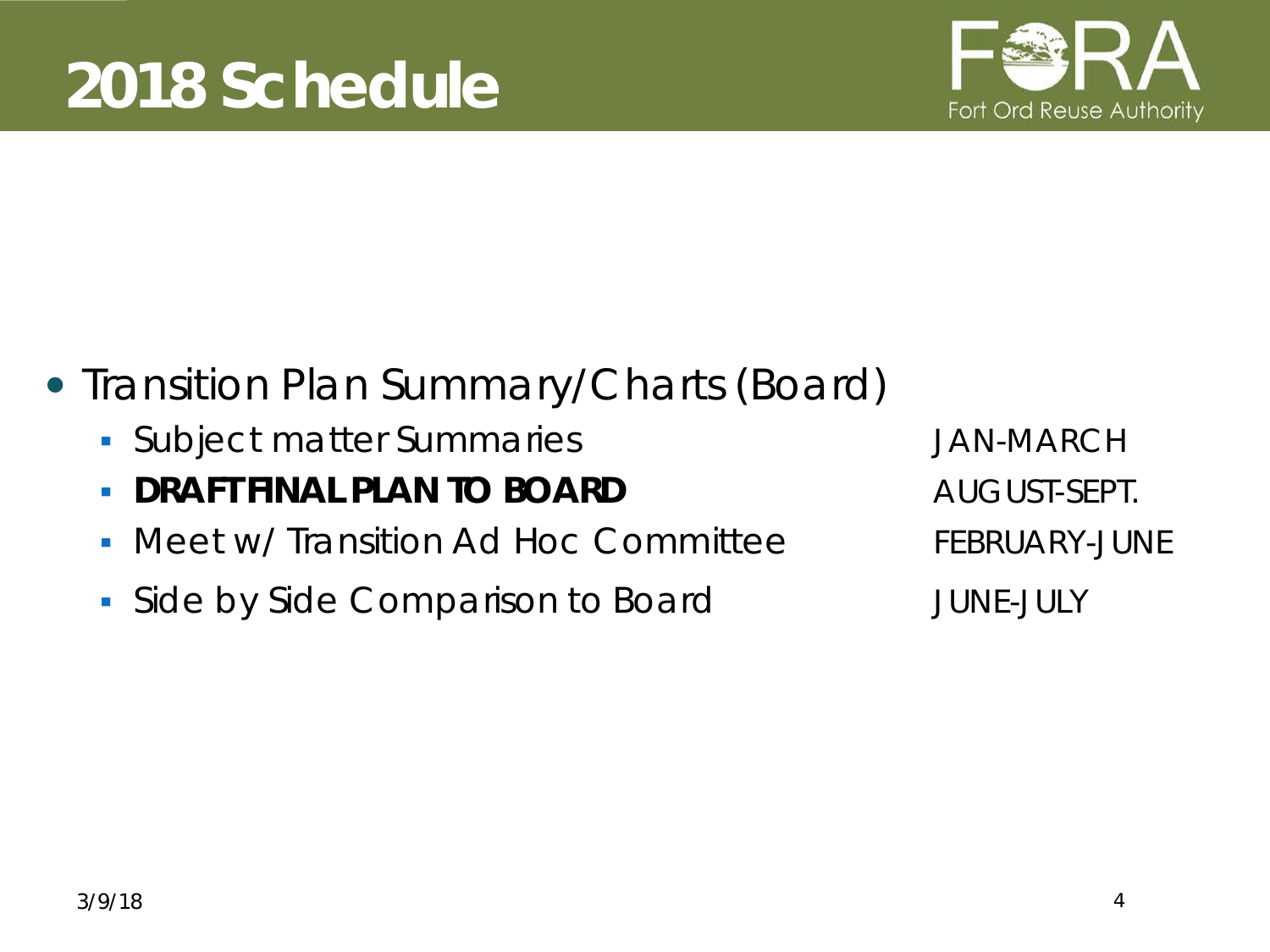

### • Consult/Collaborate with LAFCO staff

- Water/Wastewater, Financial/Assets FEBRUARY
- Administration/ESCA MARCH
- **Habitat Conservation Plan/Transportation APRIL**
- **"Final" Transition Plan** OCTOBER
- **LAFCO Application**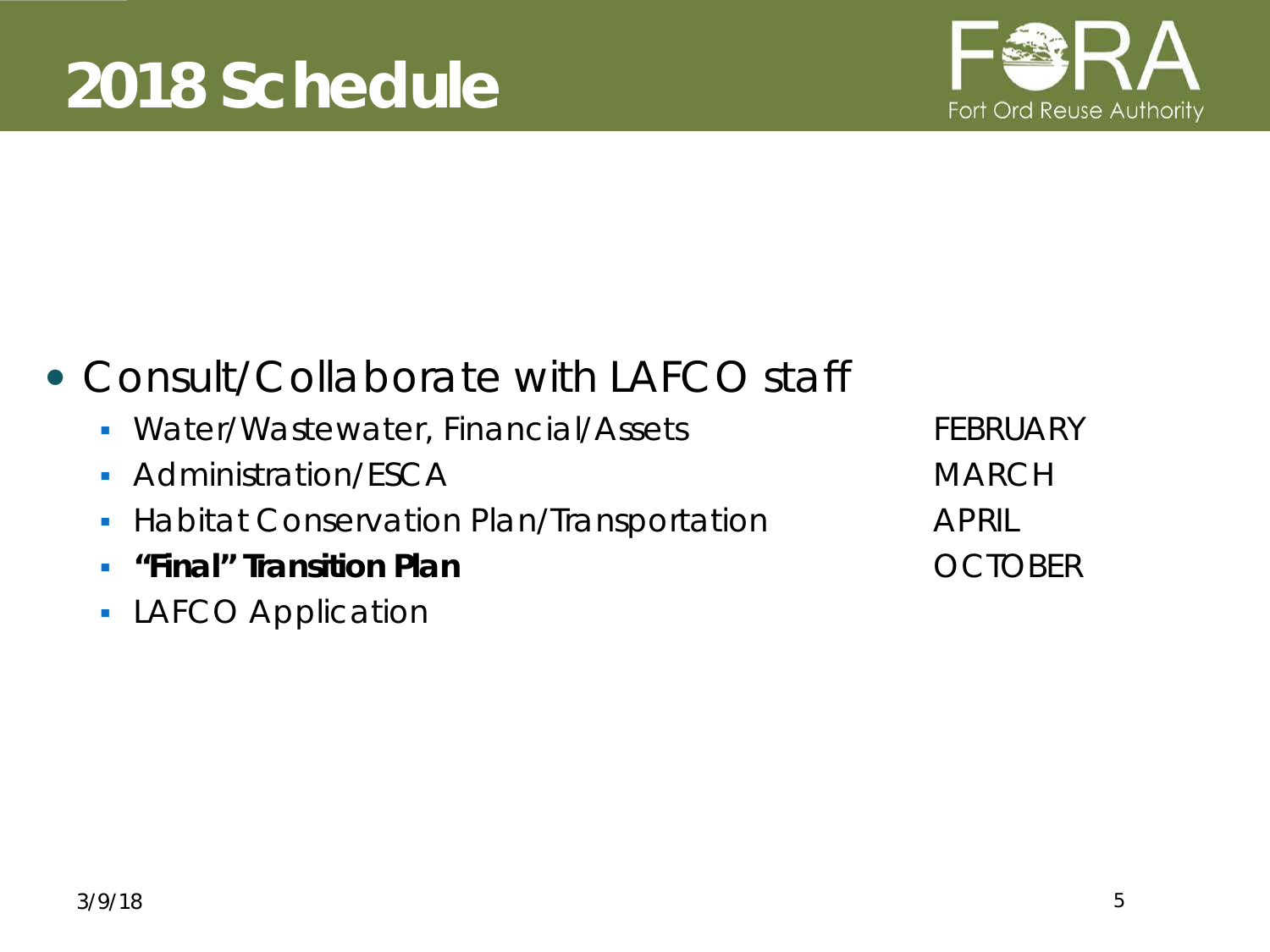### **Summary Chart: Transportation**



| Contract                                                                                           | Year       | Asset/Liability<br>Pledge/Obligation | Multi-Agency                                                       | Multi-Agency<br><b>Notes</b> |
|----------------------------------------------------------------------------------------------------|------------|--------------------------------------|--------------------------------------------------------------------|------------------------------|
| FORA-City of Marina reimbursement agreement for<br>Abrams, Crescent, 8th Street, and Salinas Roads | 2007       | Liability/Obligation:                | City of Marina:<br>Obligation<br><b>Other Cities</b><br>Liability: | $\lceil 1 \rceil$            |
| FORA-County of Monterey reimbursement<br>agreement for Davis Road Improvements                     | 2005       | Liability/Obligation: County         |                                                                    | $\lceil 3 \rceil$            |
| <b>FORA-TAMC Reimbursement Agreement</b><br>Concerning Hwy 68 Operational Improvements             | 2014       | Liability/Obligation:                | Complete                                                           |                              |
| FORA-Monterey Bay Charter School Traffic MOU                                                       | 2015       | Asset                                |                                                                    |                              |
| MST - TAMC-Marina-FORA MOU                                                                         | 2007       |                                      |                                                                    |                              |
| <b>Whitson Engineers (Master Services)</b>                                                         | 2017       | Asset                                |                                                                    |                              |
| Capital Improvement Program Transportation<br>Assignments                                          | <b>TBD</b> | Liability/Obligation                 | As Assigned.                                                       |                              |
| Notes:                                                                                             |            |                                      |                                                                    |                              |

[1] Contract deals with four streets:  $8^{th}$  St. \$4,871,433; Crescent: \$1,018,004 (Already completed and paid; Approx. \$400,00 remainder reallocated to other projects); Abrams Drive \$852,578; and Salinas Road \$3,410,313.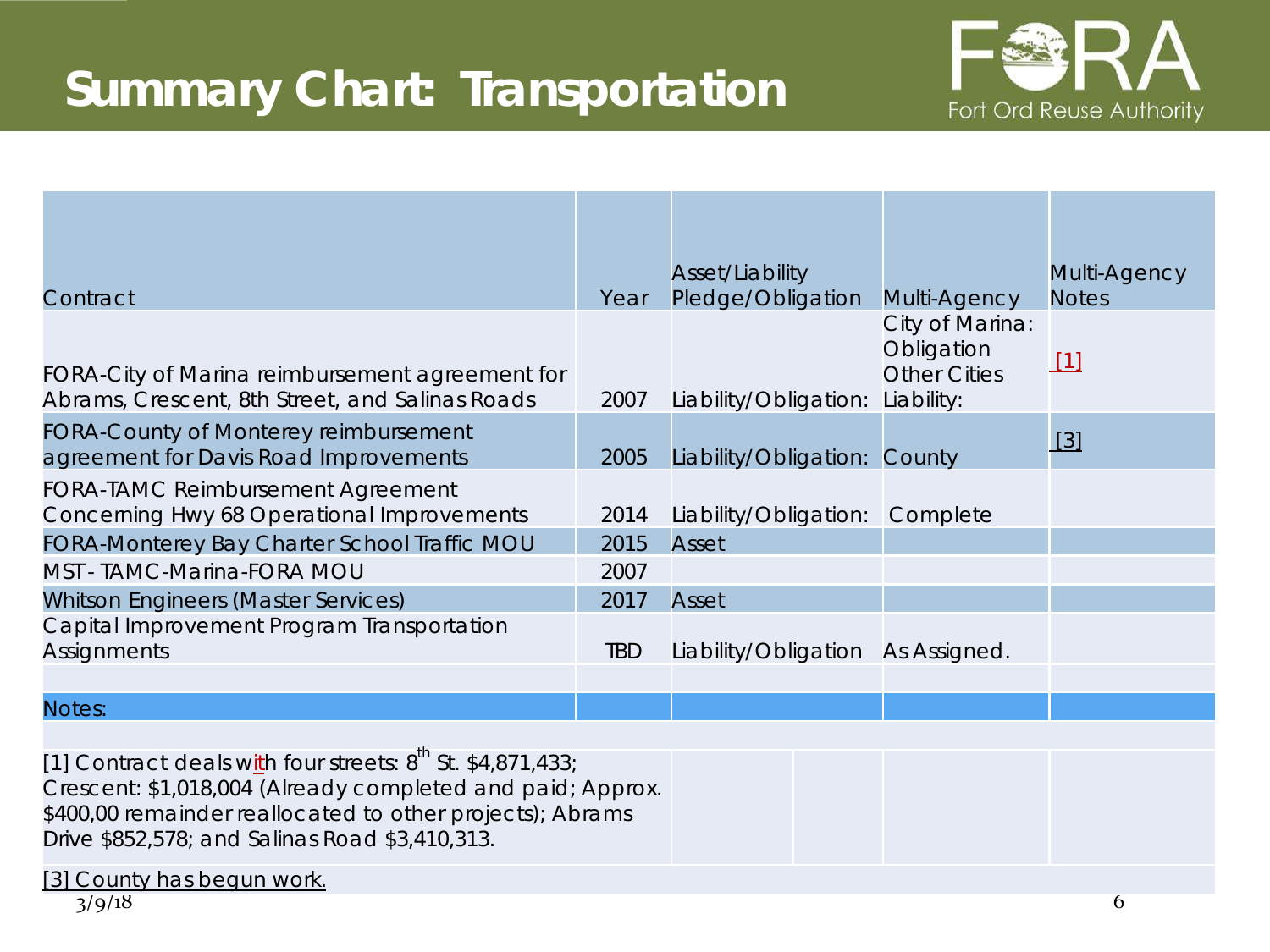#### **Potential Infrastructure Assignment/Coordination**



| <b>Off-Site Improvements</b> |                    |                                 |               |            |                     |                       |  |  |  |
|------------------------------|--------------------|---------------------------------|---------------|------------|---------------------|-----------------------|--|--|--|
|                              | Proj#              | <b>Description</b>              |               | Obligation | Assignment          | <b>Est Completion</b> |  |  |  |
| Monterey County1             |                    | Davis Rd north of Blanco        | $\frac{1}{2}$ | 720,208    | CO                  | 2025-2026             |  |  |  |
| Monterey County2B            |                    | Davis Rd south of Blanco        | 12,733,317    |            | CO                  | 2022-2023             |  |  |  |
| Monterey County4D            |                    | Widen Reservation-4 lanes to WG |               | 9,390,281  | CO                  | 2025-2026             |  |  |  |
| Monterey County4E            |                    | Widen Reservation, WG to Davis  |               | 4,978,440  | CO                  | 2024-2025             |  |  |  |
| City of Marina               | 8                  | Crescent Ave extend to Abrams   |               | 399,475    | <b>MARINA</b>       | 2017-2018             |  |  |  |
| City of Marina               | 10                 | Del Monte Blvd Extension        | 947,000       |            | <b>MARINA</b>       |                       |  |  |  |
| <b>Subtotal Off-Site</b>     |                    | \$                              | 29,168,721    |            |                     |                       |  |  |  |
| <b>On-Site Improvements</b>  |                    |                                 |               |            |                     |                       |  |  |  |
|                              | Proj#              | <b>Description</b>              |               | Obligation | Assignment          | <b>Est Completion</b> |  |  |  |
| City of Marina               | FO <sub>2</sub>    | Abrams                          | $\frac{1}{2}$ | 1,127,673  | <b>MARINA</b>       | 2019-2020             |  |  |  |
| City of Marina               | FO <sub>5</sub>    | 8th Street                      |               | 6,443,262  | <b>MARINA</b>       | 2021-2022             |  |  |  |
| <b>FORA</b>                  | FO6                | Intergarrison                   |               | 6,324,492  | CO                  | 2021-2022             |  |  |  |
| <b>FORA</b>                  | FO7                | <b>Gigling</b>                  |               | 8,495,961  | <b>SEASIDE</b>      | 2020-2021             |  |  |  |
| <b>FORA</b>                  | FO9C               | <b>GJM Blvd</b>                 |               | 1,083,775  | <b>DEL REY OAKS</b> | 2019-2020             |  |  |  |
| City of Marina               | <b>FO11</b>        | Salinas Ave                     |               | 4,510,693  | <b>MARINA</b>       | 2021-2022             |  |  |  |
| <b>FORA</b>                  | <b>FO12</b>        | <b>Eucalyptus Road</b>          |               | 532,830    | <b>SEASIDE</b>      | 2018-2019             |  |  |  |
| <b>FORA</b>                  | FO <sub>1</sub> 3B | <b>Eastside Parkway</b>         |               | 18,611,779 | CO                  | 2024-2025             |  |  |  |
| <b>FORA</b>                  | <b>FO14</b>        | South Boundary Road Upgrade     |               | 3,733,921  | <b>DEL REY OAKS</b> | 2019-2020             |  |  |  |
| <b>Subtotal On-Site</b>      |                    | $\boldsymbol{\mathsf{S}}$       | 50,864,386    |            |                     |                       |  |  |  |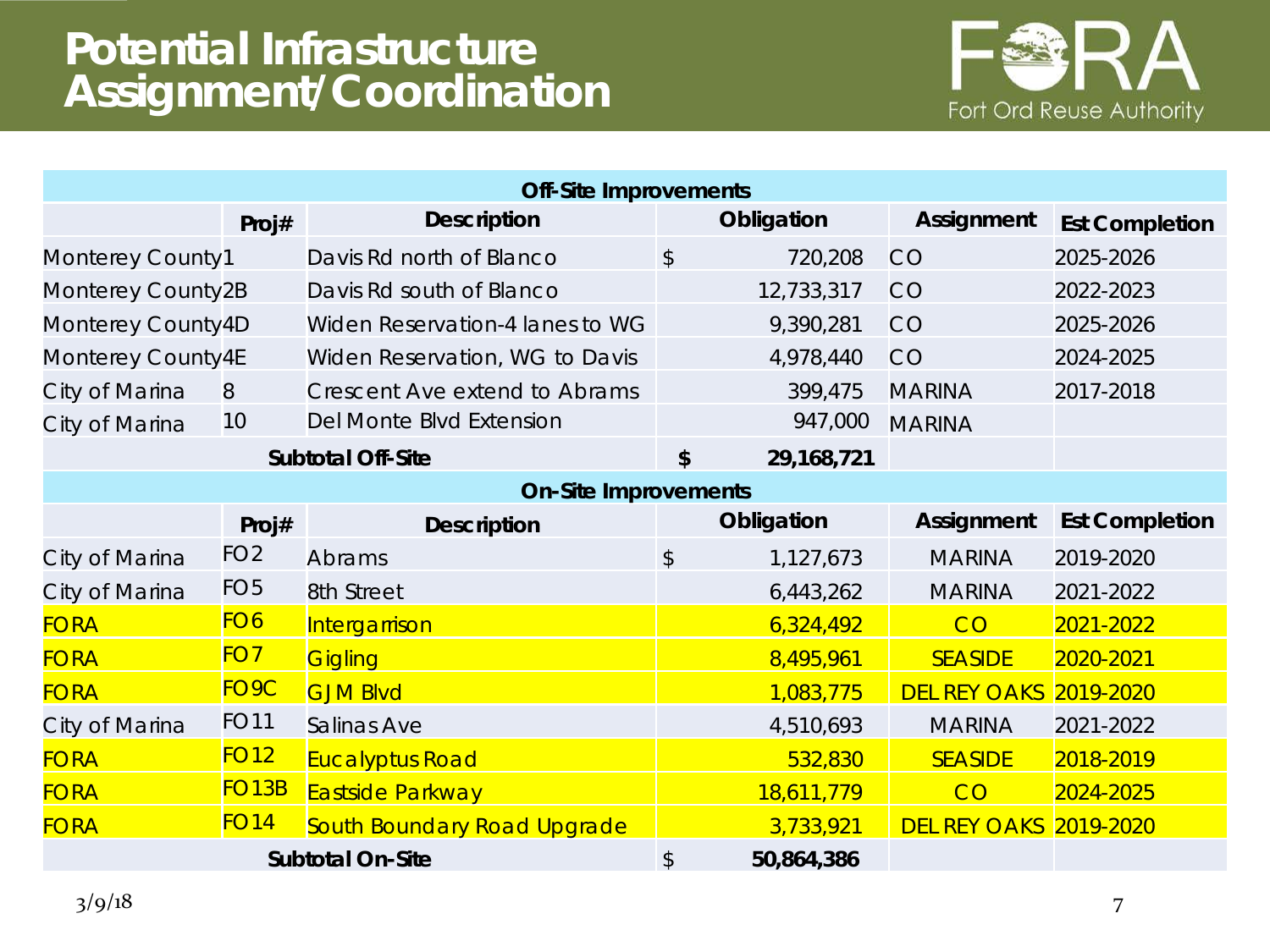### **Summary Chart: Habitat**



| Contract                                                                                                                          | Year | <b>Asset/Liability</b><br>Pledge/Obligation | Multi-Agency                                                                                                | <b>Multi-Agency Notes</b>                                                                              |
|-----------------------------------------------------------------------------------------------------------------------------------|------|---------------------------------------------|-------------------------------------------------------------------------------------------------------------|--------------------------------------------------------------------------------------------------------|
| County-FORA-Developer Endangered<br><b>Species MOA</b>                                                                            | 2005 | Obligation/Liability                        | County/Habitat<br>Cooperative?                                                                              |                                                                                                        |
| Del Rey Oaks-FORA-Developer<br><b>Endangered Species MOA</b>                                                                      | 2005 | Obligation/Liability                        | County/Habitat<br>Cooperative?                                                                              |                                                                                                        |
| <b>FORA-UCSC Agreement Concerning</b><br><b>Funding of Habitat Management Related</b><br>Expenses on the Fort Ord Natural Reserve | 2005 | Obligation/Liability/<br>Asset              | County/Habitat<br>Cooperative?                                                                              | This Agreement may be<br>replaced by the<br>basewide HCP when<br>adopted.                              |
| Habitat Management Plan(HMP)                                                                                                      | 1997 | Obligation/Liability                        | All property recipients Conservation Plan<br><b>USFWS Enforces</b><br><b>HMP/Possible Army</b><br>Reversion | The Habitat<br>together with the<br><b>Habitat Cooperative</b><br>JPA will implement the<br><b>HMP</b> |
| Parker Flats - East Garrison biological<br>assessment                                                                             | 2005 |                                             |                                                                                                             |                                                                                                        |
| Proposed East Garrison-Parker Flats Land<br><b>Use Modification MOU</b>                                                           | 2005 |                                             |                                                                                                             |                                                                                                        |
| <b>USFWS EG-PF BiologicalAssessment</b><br><b>Concurrence Letter</b>                                                              | 2002 |                                             |                                                                                                             |                                                                                                        |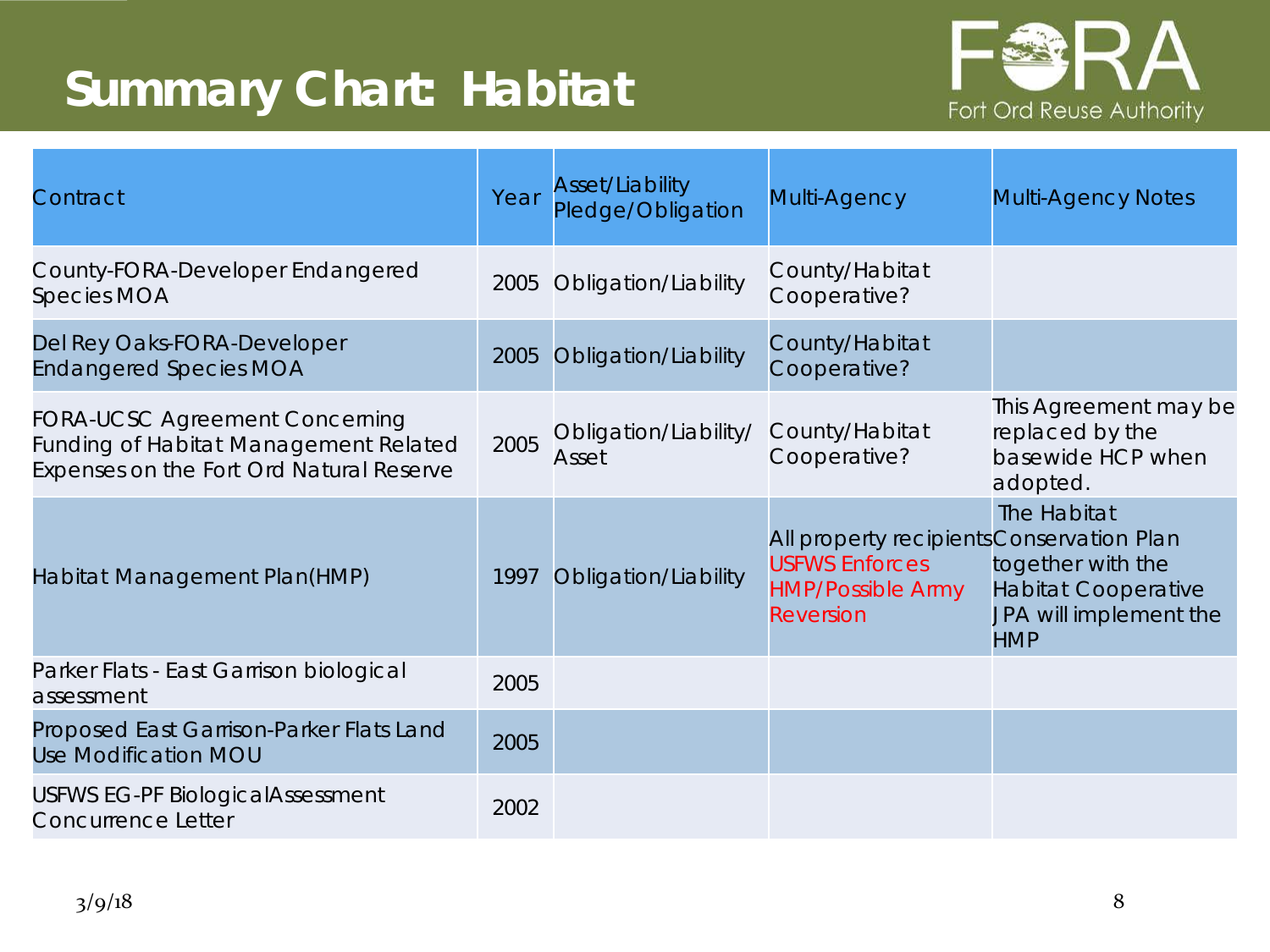

**Senate Bill SB 50 met with:**

- **State Lands Commission regarding its application and Administrative regulations**
- **Natural Resource Committee staff; and**
- **Legislative offices**